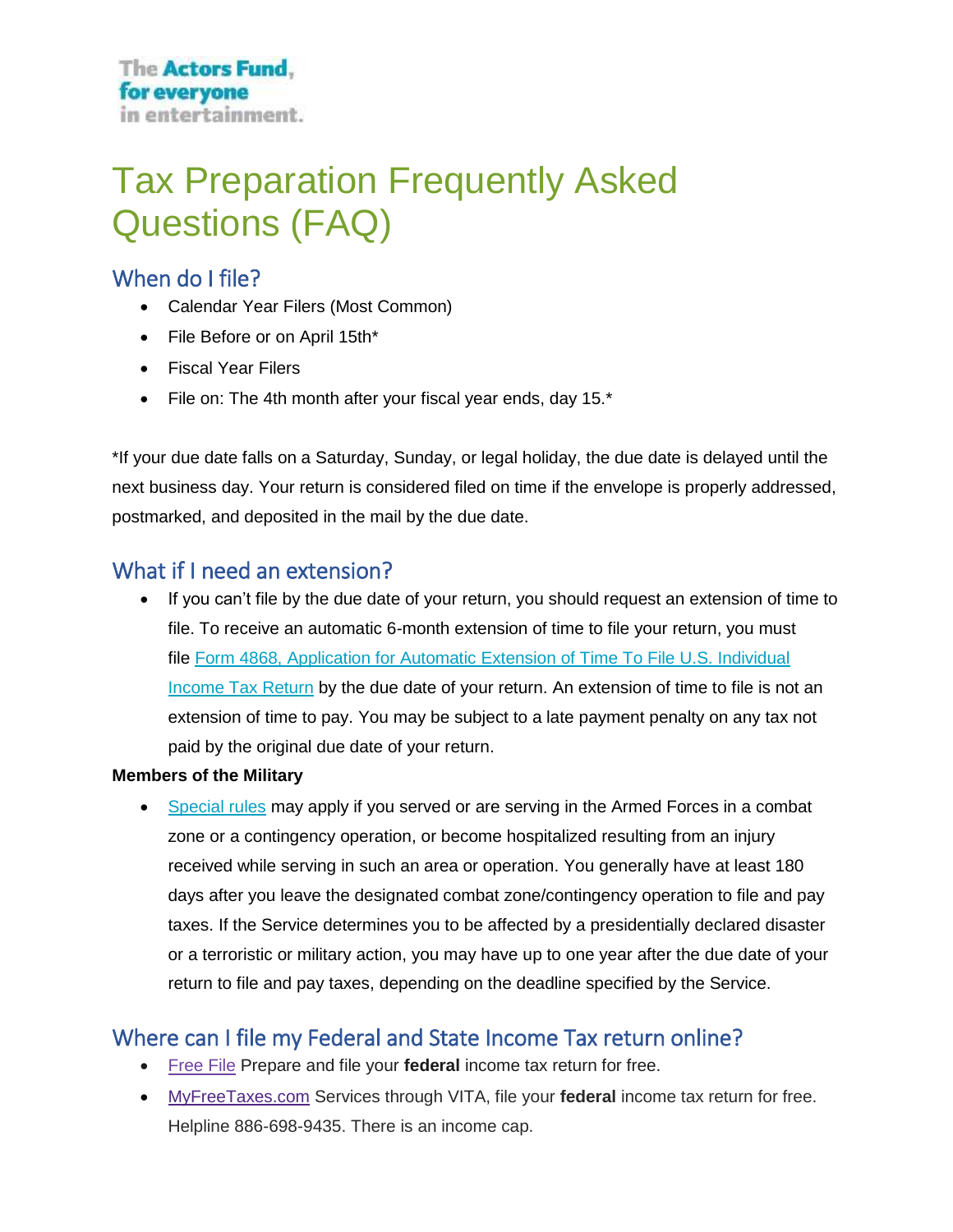- [Free Tax Return Preparation Volunteers on the IRS site](https://www.irs.gov/individuals/free-tax-return-preparation-for-you-by-volunteers) and utilize the VITA Site Locator tool
- Prepare and file your **[CALIFORNIA STATE](https://www.ftb.ca.gov/file/ways-to-file/online/calfile/index.asp)** return for free through FTB
- Prepare and file your **[NEW YORK STATE](https://www.tax.ny.gov/pit/file/default.htm)** return for free. There is an income cap.
- Prepare and file your **[ILLINOIS STATE](https://www2.illinois.gov/rev/programs/mytax/Pages/il-1040.aspx)** return.
- [COVID](https://www.irs.gov/newsroom/tips-to-help-take-the-stress-out-of-tax-season) Tax Tips from the IRS steps to filing on line
- [File during a Pandemic-](https://www.irs.gov/newsroom/2021-tax-filing-season-begins-feb-12-irs-outlines-steps-to-speed-refunds-during-pandemic) online steps to speed refunds during pandemic

# Is my Unemployment /EDD taxable?

- Yes. The following payments must be reported on your federal tax return, but they are exempt from California State Income Tax: You will receive a 1099G form in the mail to include in your filing.
	- o Unemployment Insurance (UI) benefits including Federal Extensions (FED-ED), Pandemic Additional Compensation (PAC), Pandemic Emergency Unemployment Compensation (PEUC), and Lost Wages Assistance (LWA)
	- o Pandemic Unemployment Assistance (PUA) benefits
	- o Disability Insurance (DI) benefits received as a substitute for UI benefits
	- o Disaster Unemployment Assistance (DUA) benefits
- Paid Family Leave (PFL) benefits
- IRS [Unemployment Compensation Information Page-](https://www.irs.gov/taxtopics/tc418) How to pay taxes for unemployment compensation.
- [Identity theft involving unemployment benefits](https://www.irs.gov/newsroom/people-should-be-on-the-lookout-for-identity-theft-involving-unemployment-benefits) Watch for fraud around unemployment claims.
- [IRS Tax Tips](https://www.irs.gov/newsroom/irs-tax-tips) Avoid tax scams.

# Are charitable donations like my Actor's Fund grant taxable?

• No. Financial assistance grants from The Actors Fund are considered non-taxable grants/gifts and the IRS does not require us to provide a Form 1099.

# What other tax credits should I know about?

- *Qualifying Performing Artist (QPA)*
	- o You performed services in the **performing arts** as an employee for at least two employers during the **tax** year. You received from at least two of those employers' wages of \$200 or more per employer. And you DID NOT make more than \$16,000 total income.
		- Here is an article to what a QPA is: https://www.backstage.com/magazine/article/ qualified-performing-artist-57483/